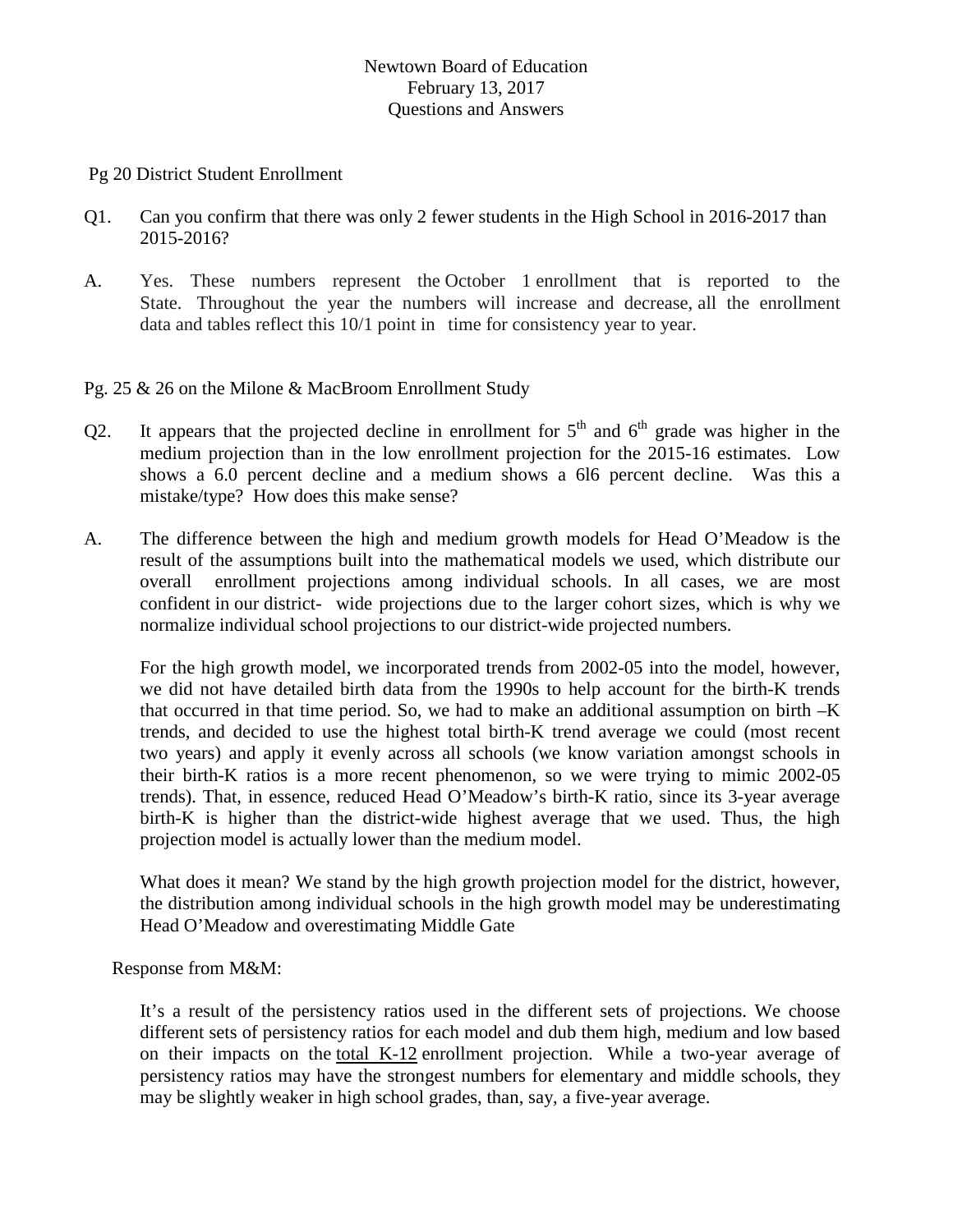## Newtown Board of Education February 13, 2017 Questions and Answers

Page 139 of Budget book

- Q3. Are the 9/10 and 10/11 enrollment numbers by grade really identical or was one year inadvertently repeated?
- A. The distribution for 2010-2011 should be: 9-432, 10-462, 11-399, 12-438. We have updated the histogram on page 139 of the budget book to reflect the correct distribution. The page is also attached to the end of this document.
- Q4. Regional Initiatives to generate money?
- A. SPED 18-21 program: The Director of Pupil Personnel has reached out to area Directors to offer the districts NCP (Newtown Community Partnership) program to surrounding districts to assist with providing appropriate programming.

TAP Program – limited conversations in regards to regionalizing the Alternative program, however, difficult to program for at this time given budget constraints and the need to hire staff to appropriately program for student's needs as well as ensuring space.

- Q5. Out of District costs Out of District costs have been stabilized due to:
- A. Special Education Administration working together with staff/school Administration on understanding, in greater depth, the programming and resources in district that can be utilized to meet student's needs.

Administration working collaboratively with parents and Out of District Administrators, to discuss educating students in district.

- Q6. New In-House programming
- A. Two in-district specialized programs at the elementary level utilizing current staff as well as a refinement of a specialized program at the Middle School. All three programs have provided the district with the ability to appropriately meet the needs of our students. These programs have assisted staff and parents to work together to keep students in-district.
- Q7. Return of 2 Social Workers:
- A. With the return of the 2 School Social Workers (Reed and NMS), all support services currently provided in the 2016-2017 school year will remain the same. Additionally, one of